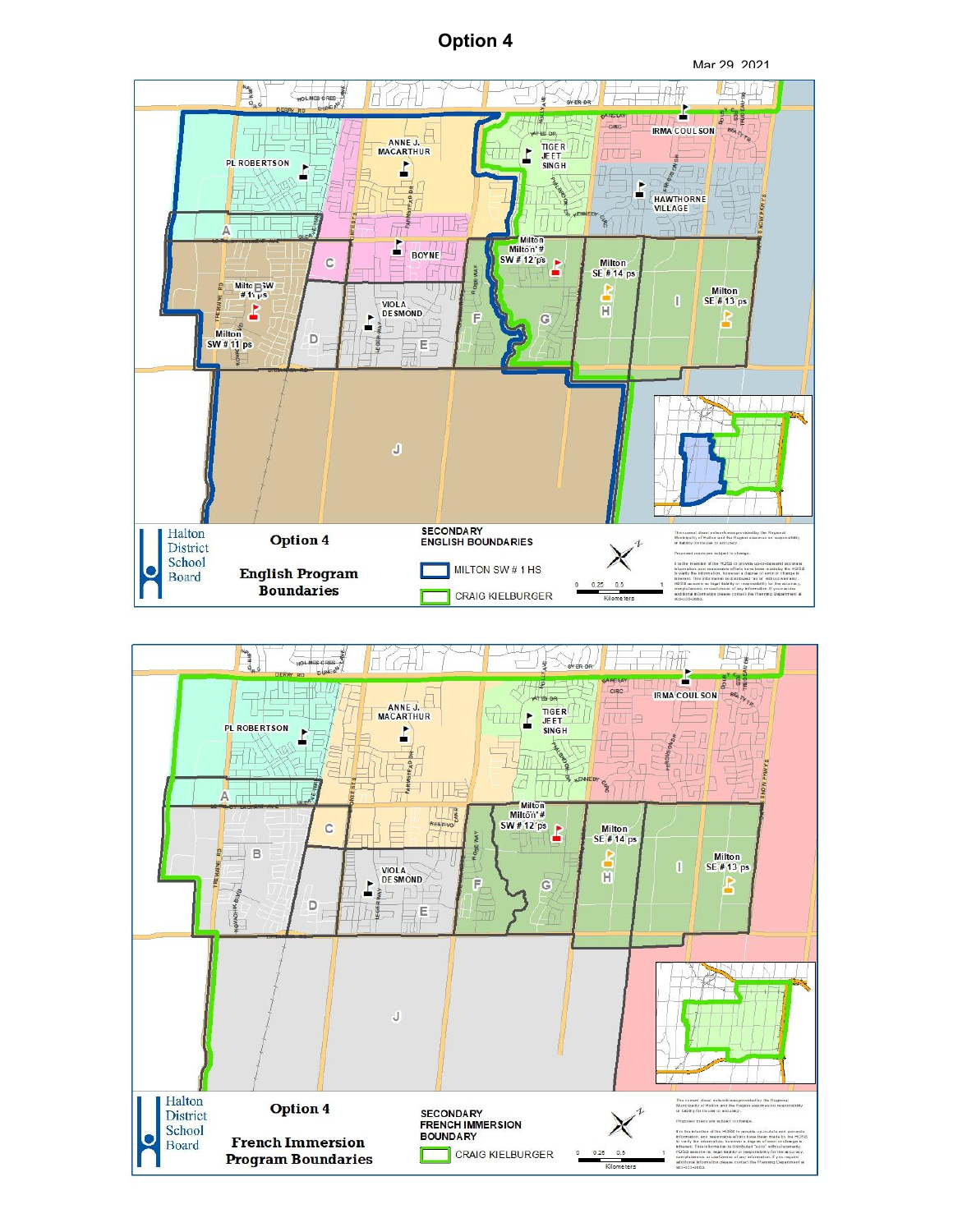# **Option 4** Apr 7, 2021

|                             | <b>OTG</b>                          | <b>Portable</b>                     | <b>Total</b><br>Capacity | Program        | 2020           | 2021         | 2022         | 2023          | 2024                 | 2025           | 2026          | 2027         | 2028          | 2029          | 2030          | <b>Notes</b>                                                     |
|-----------------------------|-------------------------------------|-------------------------------------|--------------------------|----------------|----------------|--------------|--------------|---------------|----------------------|----------------|---------------|--------------|---------------|---------------|---------------|------------------------------------------------------------------|
|                             |                                     | Maximum:                            |                          | <b>ENG</b>     | 616            | 656          | 558          | 494           | 484                  | 464            | 450           | 448          | 448           | 446           | 452           | Zone A to be redirected to P.L.                                  |
|                             | 793                                 | 18                                  | 1207                     | FI.            | 388            | 433          | 414          | 406           | 380                  | 402            | 415           | 411          | 408           | 405           | 410           | Robertson (ENG, FI), Zones B to                                  |
|                             |                                     | Port: Cap:                          |                          | <b>SC-SPED</b> | 8              | 8            | 8            | 8             | 8                    | 8              | 8             | 8            | 8             | 8             | 8             | be redirected to Milton SW #11                                   |
| <b>Anne J MacArthur PS</b>  |                                     | 414                                 |                          | <b>Total</b>   | 1012           | 1097         | 980          | 908           | 872                  | 874            | 873           | 867          | 864           | 859           | 870           | ps (ENG) and Viola Desmond PS<br>(FI), Zones D, E (ENG/FI) to be |
|                             | <b>Percent Utilization</b>          |                                     |                          |                | 128%           | 138%         | 124%         | 115%          | 110%                 | 110%           | 110%          | 109%         | 109%          | 108%          | 110%          | directed to Viola Desmond PS,                                    |
|                             |                                     | Shortage of Pupil Places            |                          |                | $-219$         | $-304$       | $-187$       | $-115$        | $-79$                | $-81$          | $-80$         | $-74$        | $-71$         | $-66$         | $-77$         | Zone F to be redirected to Milton<br>SW #12 ps (ENG/FI)          |
|                             |                                     | Estimate number of portables        |                          |                | 10             | 13           | 8            | 5             | 3                    | $\overline{4}$ | 3             | 3            | 3             | 3             | $\mathbf{3}$  |                                                                  |
|                             |                                     | Maximum:                            |                          | <b>ENG</b>     | 1115           | 1208         | 1091         | 1109          | 1121                 | 1132           | 1135          | 1130         | 1141          | 1151          | 1153          |                                                                  |
|                             | 776                                 | 18                                  | 1190                     | FI.            | $\mathbf{0}$   | $\mathbf{0}$ | $\mathbf{0}$ | $\mathbf{0}$  | $\mathbf{0}$         | $\mathbf{0}$   | $\mathbf{0}$  | $\mathbf 0$  | $\mathbf{0}$  | $\mathbf{0}$  | $\mathbf{0}$  |                                                                  |
|                             |                                     | Port: Cap:                          |                          | <b>SC-SPED</b> | 15             | 15           | 15           | 15            | 15                   | 15             | 15            | 15           | 15            | 15            | 15            |                                                                  |
| <b>Boyne PS</b>             |                                     | 414                                 |                          | Total          | 1130           | 1223         | 1106         |               | 1124<br>1136<br>1147 |                | 1150<br>1145  |              | 1156          | 1166          | 1168          | Zone E to be directed to Viola<br>Desmond PS for English.        |
|                             | <b>Percent Utilization</b>          |                                     |                          |                | 146%           | 158%         | 143%         | 145%          | 146%                 | 148%           | 148%          | 148%         | 149%          | 150%          | 151%          |                                                                  |
|                             | Shortage of Pupil Places            |                                     |                          |                |                | $-447$       | $-330$       | $-348$        | $-360$               | $-371$         | $-374$        | $-369$       | $-380$        | $-390$        | $-392$        |                                                                  |
|                             |                                     | <b>Estimate number of portables</b> |                          |                | 15             | 19           | 14           | 15            | 16                   | 16             | 16            | 16           | 17            | 17            | 17            |                                                                  |
|                             |                                     |                                     |                          | <b>ENG</b>     | 838            | 1027         | 753          | 685           | 682                  | 680            | 678           | 682          | 697           | 693           | 686           |                                                                  |
|                             |                                     | Maximum: 8                          |                          | FI.            | $\mathbf{0}$   | $\mathbf{0}$ | $\mathbf 0$  | $\mathbf{0}$  | $\mathbf 0$          | $\mathbf 0$    | $\mathbf{0}$  | $\mathbf 0$  | $\mathbf 0$   | $\mathbf{0}$  | $\mathbf 0$   |                                                                  |
|                             | 823                                 | Port: Cap:                          | 1007                     | <b>SC-SPED</b> | 5              | 5            | 5            | 5             | 5                    | 5              | 5             | 5            | 5             | 5             | 5             |                                                                  |
| <b>Chris Hadfield PS</b>    |                                     | 184                                 |                          | <b>Total</b>   | 843            | 1032         | 758          | 690           | 687                  | 685            | 683           | 687          | 702           | 698           | 691           | Zone G to be directed to Milton<br>SW #12 ps. (ENG, FI)          |
|                             | <b>Percent Utilization</b>          |                                     |                          |                | 102%           | 125%         | 92%          | 84%           | 83%                  | 83%            | 83%           | 83%          | 85%           | 85%           | 84%           |                                                                  |
|                             | Shortage of Pupil Places            |                                     |                          |                | $-20$          | $-209$       | 65           | 133           | 136                  | 138            | 140           | 136          | 121           | 125           | 132           |                                                                  |
|                             | <b>Estimate number of portables</b> |                                     |                          |                | $\mathbf{1}$   | 9            | 0            | $\mathcal{O}$ | $\mathcal{O}$        | $\Omega$       | $\mathcal{O}$ | 0            | $\mathcal{O}$ | 0             | $\mathcal{O}$ |                                                                  |
|                             |                                     | Maximum:                            |                          | <b>ENG</b>     | 163            | 151          | 143          | 144           | 153                  | 155            | 151           | 154          | 163           | 171           | 176           |                                                                  |
|                             |                                     | 12                                  |                          | FL.            | 141            | 138          | 151          | 148           | 146                  | 145            | 140           | 144          | 147           | 148           | 148           |                                                                  |
|                             | 328                                 | Port: Cap:                          | 604                      | <b>SC-SPED</b> | 8              | 8            | 8            | 8             | 8                    | 8              | 8             | 8            | 8             | 8             | 8             |                                                                  |
| E.W.Foster PS               |                                     | 276                                 |                          | <b>Total</b>   | 312            | 297          | 302          | 300           | 307                  | 308            | 299           | 306          | 318           | 327           | 332           | Rural FI area (Zone J) to be<br>redirected to Viola Desmond PS   |
|                             | <b>Percent Utilization</b>          |                                     |                          |                | 95%            | 91%          | 92%          | 91%           | 94%                  | 94%            | 91%           | 93%          | 97%           | 100%          | 101%          |                                                                  |
|                             |                                     | Shortage of Pupil Places            |                          |                | 16             | 31           | 26           | 28            | 21                   | 20             | 29            | 22           | 10            | $\mathcal{I}$ | $-4$          |                                                                  |
|                             |                                     | Estimate number of portables        |                          |                | $-1$           | $-1$         | $-1$         | $-1$          | $-1$                 | $-1$           | $-1$          | $-1$         | 0             | 0             | 0             |                                                                  |
|                             |                                     | Maximum:                            |                          | <b>ENG</b>     | 1006           | 952          | 878          | 794           | 762                  | 719            | 692           | 659          | 653           | 937           | 1241          |                                                                  |
|                             |                                     | 12                                  |                          | FI.            | $\mathbf{0}$   | $\mathbf{0}$ | $\mathbf 0$  | $\mathbf{0}$  | $\mathbf 0$          | $\mathbf 0$    | $\mathbf{0}$  | $\mathbf{0}$ | $\mathbf 0$   | $\mathbf{0}$  | $\mathbf{0}$  |                                                                  |
|                             | 953                                 | Port: Cap:                          | 1229                     | <b>SC-SPED</b> | $\mathbf{0}$   | $\mathbf 0$  | $\mathbf 0$  | $\mathbf 0$   | $\mathbf 0$          | $\mathbf 0$    | $\mathbf 0$   | $\mathbf 0$  | $\mathbf 0$   | $\mathbf 0$   | $\mathbf 0$   | Zones H. I to be redirected to<br>Milton SW #12 ps (ENG).        |
| <b>Hawthorne Village PS</b> |                                     | 276                                 |                          | <b>Total</b>   | 1006           | 952          | 878          | 794           | 762                  | 719            | 692           | 659          | 653           | 937           | 1241          | Hawthorne Village PS is a                                        |
|                             | <b>Percent Utilization</b>          |                                     |                          |                | 106%           | 100%         | 92%          | 83%           | 80%                  | 75%            | 73%           | 69%          | 69%           | 98%           | 130%          | holding school for Trafalgar                                     |
|                             |                                     | <b>Shortage of Pupil Places</b>     |                          |                | $-53$          | $\mathbf{1}$ | 75           | 159           | 191                  | 234            | 261           | 294          | 300           | 16            | $-288$        | Corridor Schools (ENG)                                           |
|                             |                                     | <b>Estimate number of portables</b> |                          |                | $\overline{c}$ | $\Omega$     | $\Omega$     | $\Omega$      | $\Omega$             | $\mathcal{O}$  | $\Omega$      | $\Omega$     | $\Omega$      | $\Omega$      | 13            |                                                                  |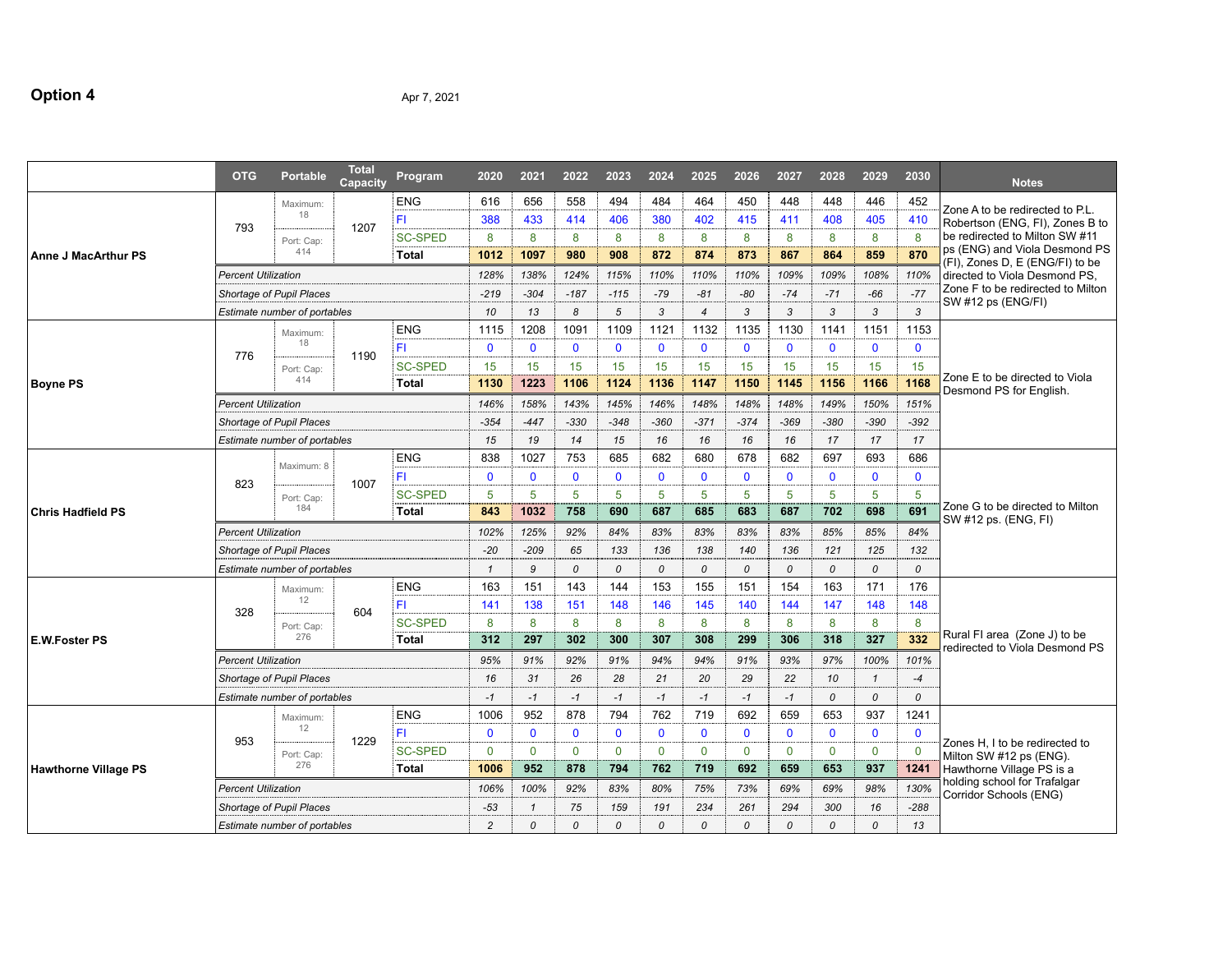## **Option 4** Apr 7, 2021

|                         | <b>OTG</b>                 | <b>Portable</b>              | <b>Total</b><br>Capacity | Program        | 2020         | 2021           | 2022          | 2023         | 2024           | 2025           | 2026                    | 2027           | 2028           | 2029           | 2030           | <b>Notes</b>                                                     |
|-------------------------|----------------------------|------------------------------|--------------------------|----------------|--------------|----------------|---------------|--------------|----------------|----------------|-------------------------|----------------|----------------|----------------|----------------|------------------------------------------------------------------|
|                         |                            |                              |                          | <b>ENG</b>     | 737          | 708            | 691           | 672          | 666            | 642            | 627                     | 619            | 607            | 617            | 608            |                                                                  |
|                         | 793                        | Maximum:<br>18               | 1207                     | FI             | 304          | 314            | 297           | 299          | 277            | 252            | 232                     | 221            | 190            | 223            | 254            |                                                                  |
|                         |                            |                              |                          | <b>SC-SPED</b> | 17           | 17             | 17            | 17           | 17             | 17             | 17                      | 17             | 17             | 17             | 17             | Zones H, I to be redirected to<br>Milton SW #12 ps (FI). Irma    |
| <b>Irma Coulson PS</b>  |                            | Port: Cap:<br>414            |                          | <b>Total</b>   | 1058         | 1039           | 1005          | 988          | 960            | 911            | 876                     | 857            | 814            | 857            | 878            | Coulson PS is a holding school                                   |
|                         | <b>Percent Utilization</b> |                              |                          |                | 133%         | 131%           | 127%          | 125%         | 121%           | 115%           | 110%                    | 108%           | 103%           | 108%           | 111%           | for Trafalgar Corridor Schools<br>(FI).                          |
|                         |                            | Shortage of Pupil Places     |                          |                | $-265$       | $-246$         | $-212$        | $-195$       | $-167$         | $-118$         | $-83$                   | $-64$          | $-21$          | $-64$          | $-85$          |                                                                  |
|                         |                            | Estimate number of portables |                          |                | 12           | 11             | 9             | 8            | $\overline{7}$ | 5              | $\overline{4}$          | 3              | $\mathbf{1}$   | 3              | $\overline{4}$ |                                                                  |
|                         |                            | Maximum:                     |                          | <b>ENG</b>     | 799          | 759            | 815           | 779          | 773            | 764            | 755                     | 752            | 760            | 745            | 739            |                                                                  |
|                         |                            | 12                           |                          | FI             | 223          | 221            | 231           | 233          | 229            | 235            | 228                     | 228            | 230            | 222            | 219            |                                                                  |
|                         | 818                        | Port: Cap:                   | 1094                     | <b>SC-SPED</b> | 8            | 8              | 8             | 8            | 8              | 8              | 8                       | 8              | 8              | 8              | 8              |                                                                  |
| P.L. Robertson PS       |                            | 276                          |                          | Total          | 1030         | 988            | 1054          | 1020         | 1010           | 1007           | 991                     | 988            | 998            | 975            | 966            | Zone A to be phased from Anne<br>J. MacArthur PS. (ENG/FI)       |
|                         | <b>Percent Utilization</b> |                              |                          |                | 126%         | 121%           | 129%          | 125%         | 123%           | 123%           | 121%                    | 121%           | 122%           | 119%           | 118%           |                                                                  |
|                         | Shortage of Pupil Places   |                              |                          |                |              | $-170$         | $-236$        | $-202$       | $-192$         | $-189$         | $-173$                  | $-170$         | $-180$         | $-157$         | $-148$         |                                                                  |
|                         |                            | Estimate number of portables |                          |                | 9            | $\overline{7}$ | 10            | 9            | 8              | 8              | 8                       | $\overline{7}$ | 8              | $\overline{7}$ | 6              |                                                                  |
|                         |                            | Maximum:                     |                          | <b>ENG</b>     | 279          | 377            | 290           | 287          | 289            | 288            | 298                     | 304            | 309            | 309            | 322            |                                                                  |
|                         |                            | 10                           |                          | FI             | $\mathbf{0}$ | $\mathbf{0}$   | $\mathbf{0}$  | $\mathbf{0}$ | $\mathbf{0}$   | $\mathbf 0$    | $\mathbf{0}$            | $\mathbf 0$    | $\mathbf{0}$   | $\mathbf{0}$   | $\mathbf{0}$   |                                                                  |
|                         | 415                        | Port: Cap:                   | 645                      | <b>SC-SPED</b> | 133          | 133            | 119           | 115          | 108            | 92             | 82                      | 74             | 77             | 77             | 77             | Zone F to be directed to Milton<br>SW #12 ps upon opening. Rural |
| <b>Sam Sherratt PS</b>  |                            | 230                          |                          | Total          | 412          | 510            | 409           | 402          | 397            | 380            | 380                     | 378            | 386            | 386            | 399            | area (Zone J) to be removed and                                  |
|                         | <b>Percent Utilization</b> |                              |                          |                |              | 123%           | 99%           | 97%          | 96%            | 92%            | 92%                     | 91%            | 93%            | 93%            | 96%            | directed to Milton SW #11 ps                                     |
|                         | Shortage of Pupil Places   |                              |                          |                |              | $-95$          | 6             | 13           | 18             | 35             | 35                      | 37             | 29             | 29             | 16             | upon opening                                                     |
|                         |                            | Estimate number of portables |                          |                | $\Omega$     | $\overline{4}$ | $\mathcal{O}$ | $-1$         | $-1$           | $-2$           | $-2$                    | $-2$           | $-1$           | $-1$           | $-1$           |                                                                  |
|                         |                            | Maximum:                     |                          | ENG            | 1014         | 933            | 904           | 835          | 810            | 773            | 740                     | 721            | 686            | 669            | 639            |                                                                  |
|                         |                            | 18                           |                          | FI             | 96           | 133            | 213           | 278          | 329            | 329            | 324                     | 304            | 276            | 269            | 256            |                                                                  |
|                         | 721                        | Port: Cap:                   | 1135                     | <b>SC-SPED</b> | 17           | 17             | 17            | 17           | 17             | 17             | 17                      | 17             | 17             | 17             | 17             | Catchment area reinstated for the                                |
| <b>Viola Desmond PS</b> |                            | 414                          |                          | <b>Total</b>   | 1127         | 1083           | 1134          | 1130         | 1156           | 1119           | 1081                    | 1042           | 979            | 955            | 912            | area Zones D, E (ENG/FI), Zones                                  |
|                         | <b>Percent Utilization</b> |                              |                          |                | 156%         | 150%           | 157%          | 157%         | 160%           | 155%           | 150%                    | 145%           | 136%           | 132%           | 126%           | B. J for FI                                                      |
|                         |                            | Shortage of Pupil Places     |                          |                | $-406$       | $-362$         | $-413$        | $-409$       | $-435$         | $-398$         | $-360$                  | $-321$         | $-258$         | $-234$         | $-191$         |                                                                  |
|                         |                            | Estimate number of portables |                          |                | 18           | 16             | 18            | 18           | 19             | 17             | 16                      | 14             | 11             | 10             | 8              |                                                                  |
|                         |                            |                              |                          | <b>ENG</b>     | 187          | 190            | 186           | 185          | 205            | 256            | 271                     | 294            | 295            | 306            | 314            |                                                                  |
|                         |                            | Maximum: 3                   |                          | FI             | 219          | 208            | 172           | 154          | 144            | 149            | 158                     | 165            | 166            | 162            | 164            |                                                                  |
|                         | 412                        | Port: Cap:                   | 481                      | <b>SC-SPED</b> | $\mathbf 0$  | $\mathbf 0$    | $\mathbf 0$   | $\mathbf 0$  | $\mathbf 0$    | $\mathbf 0$    | $\mathbf 0$             | $\mathbf 0$    | $\mathbf 0$    | $\mathbf 0$    | $\mathbf 0$    |                                                                  |
| W.I. Dick PS            |                            | 69                           |                          | <b>Total</b>   | 406          | 398            | 358           | 339          | 349            | 405            | 429                     | 459            | 461            | 468            | 478            | Rural FI area (Zone J) to be                                     |
|                         | <b>Percent Utilization</b> |                              |                          |                | 99%          | 97%            | 87%           | 82%          | 85%            | 98%            | 104%                    | 111%           | 112%           | 114%           | 116%           | redirected to Viola Desmond PS                                   |
|                         |                            | Shortage of Pupil Places     |                          |                | 6            | 14             | 54            | 73           | 63             | $\overline{7}$ | $-17$                   | $-47$          | $-49$          | $-56$          | -66            |                                                                  |
|                         |                            | Estimate number of portables |                          |                | $\Omega$     | $-1$           | $-2$          | -3           | $-3$           | $\mathcal{O}$  | $\mathbf{\overline{1}}$ | $\overline{c}$ | $\overline{c}$ | $\overline{c}$ | 3              |                                                                  |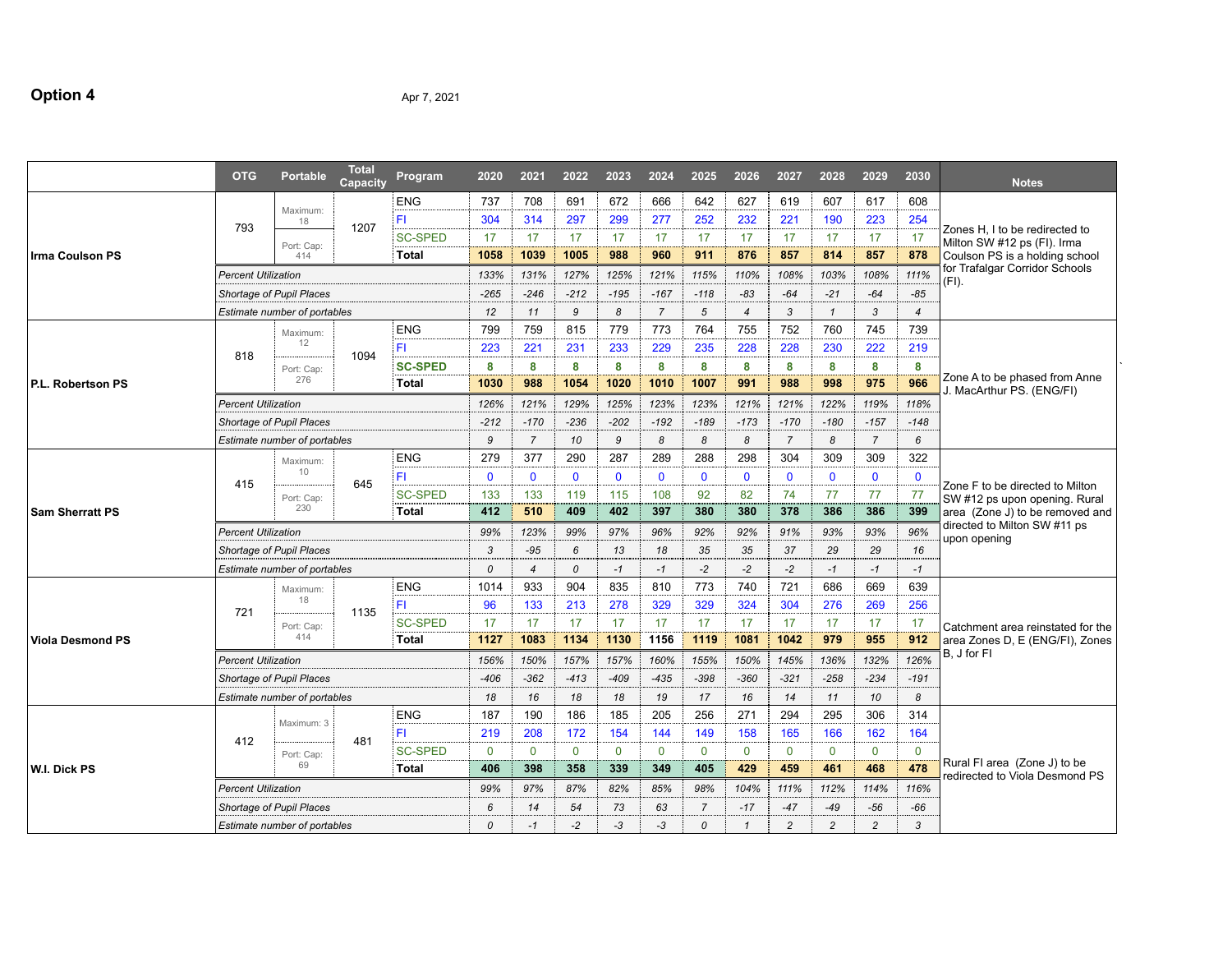## **Option 4** Apr 7, 2021

|                  | <b>OTG</b>                   | <b>Portable</b>            | <b>Total</b><br>Capacity | Program        | 2020     | 2021  | 2022         | 2023     | 2024   | 2025         | 2026     | 2027         | 2028     | 2029        | 2030           | <b>Notes</b>                                                       |
|------------------|------------------------------|----------------------------|--------------------------|----------------|----------|-------|--------------|----------|--------|--------------|----------|--------------|----------|-------------|----------------|--------------------------------------------------------------------|
| Milton SW #11 ps | 770                          | Maximum:                   |                          | <b>ENG</b>     | $\Omega$ |       | 260          | 556      | 759    | 839          | 882      | 889          | 902      | 911         | 920            |                                                                    |
|                  |                              | 12                         | 1046                     | FI             | $\Omega$ |       | $\mathbf{0}$ | n        | n      | 0            |          | $\mathbf{0}$ | 0        | $\mathbf 0$ |                |                                                                    |
|                  |                              | Port: Cap:                 |                          | <b>SC-SPED</b> | 0        |       |              |          |        | $\mathbf{0}$ | $\Omega$ | $\mathbf{0}$ | 0        | $\mathbf 0$ |                |                                                                    |
|                  |                              | 278                        |                          | Total          | 0        |       | 260          | 556      | 759    | 839          | 882      | 889          | 902      | 911         | 920            | Zones B, J to be directed to<br>Milton SW #11 ps (ENG)             |
|                  | <b>Percent Utilization</b>   |                            |                          |                |          | 0%    | 34%          | 72%      | 99%    | 109%         | 115%     | 115%         | 117%     | 118%        | 119%           |                                                                    |
|                  | Shortage of Pupil Places     |                            |                          |                | 770      | 770   | 510          | 214      | 11     | -69          | $-112$   | $-119$       | $-132$   | $-141$      | $-150$         |                                                                    |
|                  | Estimate number of portables |                            |                          |                | $-33$    | $-33$ | $-22$        | -9       | 0      | 3            | 5        | 5            | 6        | 6           | $\overline{z}$ |                                                                    |
|                  | 770                          | Maximum:<br>19             | 1184                     | <b>ENG</b>     | 0        |       | 641          | 889      | 1027   | 1035         | 1144     | 1297         | 1457     | 1629        | 1800           |                                                                    |
|                  |                              |                            |                          | FI             | 0        |       | 35           | 94       | 143    | 182          | 246      | 331          | 423      | 469         | 516            |                                                                    |
|                  |                              | Port: Cap:                 |                          | <b>SC-SPED</b> | $\Omega$ |       | $\Omega$     | $\Omega$ |        | $\Omega$     | $\Omega$ | $\mathbf{0}$ | $\Omega$ | $\mathbf 0$ | $\Omega$       |                                                                    |
| Milton SW #12 ps | 41<br>Total                  |                            |                          |                |          |       | 676          | 983      | 1170   | 1217         | 1390     | 1628         | 1880     | 2098        | 2316           | Zones F, G, H, I to be redirected<br>to Milton SW #12 ps. (ENG/FI) |
|                  |                              | <b>Percent Utilization</b> |                          |                |          | 0%    | 88%          | 128%     | 152%   | 158%         | 181%     | 211%         | 244%     | 272%        | 301%           |                                                                    |
|                  |                              | Shortage of Pupil Places   |                          |                | 770      | 770   | 94           | $-213$   | $-400$ | $-447$       | $-620$   | $-858$       | $-1110$  | $-1328$     | $-1546$        |                                                                    |
|                  | Estimate number of portables |                            |                          |                |          | $-33$ | $-4$         | 9        | 17     | 19           | 27       | 37           | 48       | 58          | 67             |                                                                    |

| Q234<br>961<br>9565<br>061f<br>8920<br>0000<br>270r<br>Total<br>. .<br>80 I.S<br>po oc<br>ສ∠ວ∙ | 9905<br>$\bigcap$<br>.<br>. | $1063$ <sup>-</sup> | $\sim$ $\sim$ $\sim$ |
|------------------------------------------------------------------------------------------------|-----------------------------|---------------------|----------------------|
|------------------------------------------------------------------------------------------------|-----------------------------|---------------------|----------------------|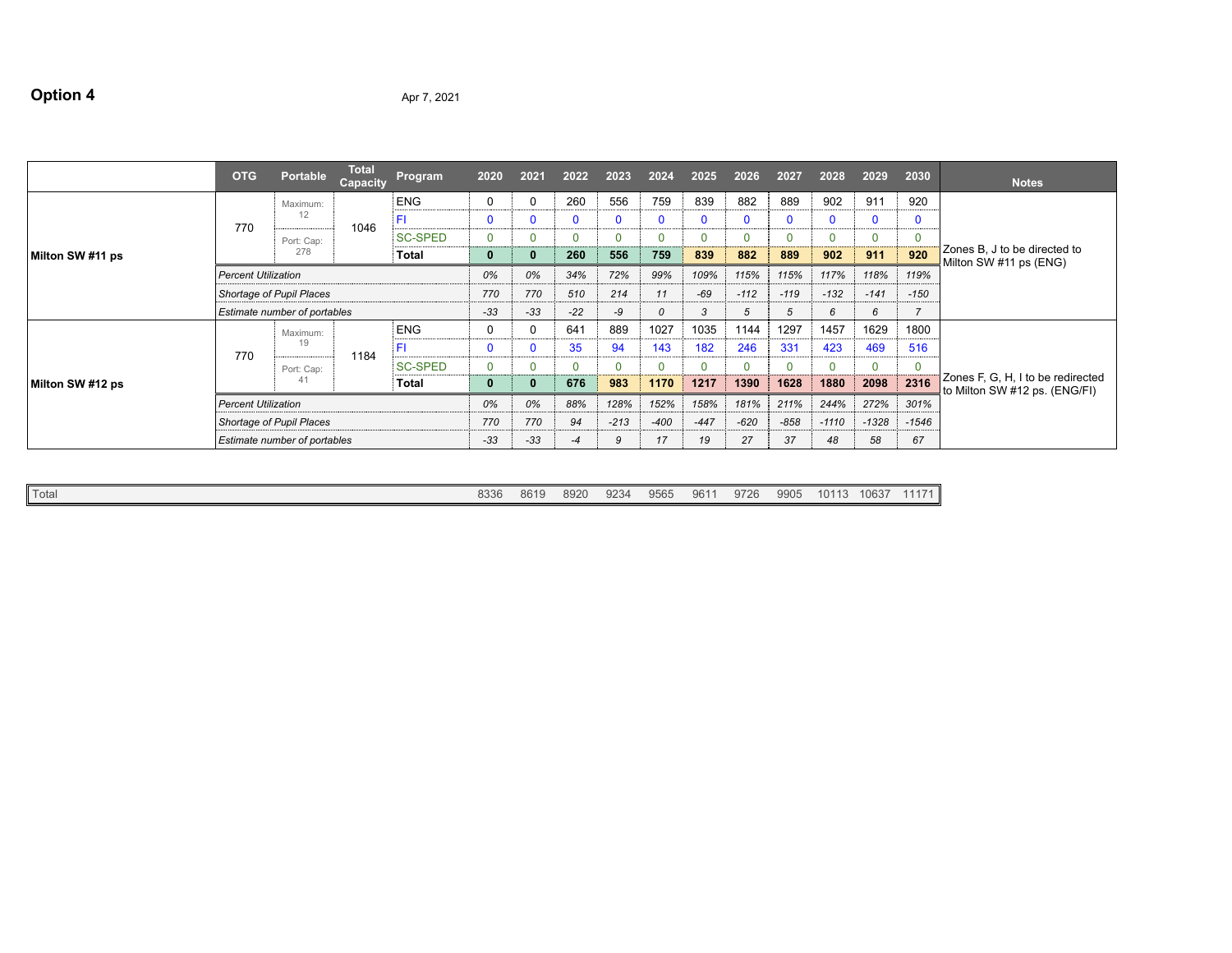| <b>Option 4 Transitions</b>       |                                                     |         |                | Mar 29, 2021 |                          |                          |                          |                          |                          |         |
|-----------------------------------|-----------------------------------------------------|---------|----------------|--------------|--------------------------|--------------------------|--------------------------|--------------------------|--------------------------|---------|
| Status Quo - Zone C               |                                                     |         |                |              |                          |                          |                          |                          |                          |         |
| Zone Home School                  |                                                     |         |                |              |                          |                          |                          |                          |                          |         |
| Schools phasing out of a zone     |                                                     |         |                |              |                          |                          |                          |                          |                          |         |
|                                   |                                                     |         |                |              |                          |                          |                          |                          |                          |         |
| Zone                              | <b>Schools</b>                                      | 2020    | 2021           | 2022         | 2023                     | 2024                     | 2025                     | 2026                     | 2027                     | 2028    |
|                                   | Viola Desmond PS                                    | $JK-8$  | $JK-8$         | $3 - 8$      | $4 - 8$                  | $5 - 8$                  | $6 - 8$                  | $7 - 8$                  | 8                        |         |
| A - English Students (New for 1b) | <b>New - P.L. Robertson PS</b>                      | ÷.      | $\blacksquare$ | $JK-2$       | $JK-3$                   | $JK-4$                   | $JK-5$                   | $JK-6$                   | $JK-7$                   | $JK-8$  |
|                                   | Anne J MacArthur PS<br>(redirected students)        | $JK-8$  | $JK-8$         | 8            | $\overline{\phantom{a}}$ | $\overline{\phantom{a}}$ | $\overline{\phantom{a}}$ | $\overline{\phantom{a}}$ |                          |         |
|                                   | Viola Desmond PS**                                  | $2 - 4$ | $2 - 5$        | $3-6$        | $4 - 7$                  | $5-8$                    | $6 - 8$                  | $7 - 8$                  | $1 - 7$                  |         |
| A - FI Students (New for 1b)      | <b>New - P.L. Robertson PS</b>                      | $\sim$  | $\sim$         | $1 - 1$      | $2 - 3$                  | $2 - 4$                  | $2 - 5$                  | $2-6$                    | $2 - 7$                  | $2 - 8$ |
|                                   | Anne J MacArthur PS<br>(redirected students)        | $2 - 8$ | $2 - 8$        | $7 - 8$      | 8                        | $\overline{\phantom{a}}$ | $\overline{\phantom{a}}$ | $\overline{\phantom{a}}$ | $\overline{\phantom{0}}$ |         |
| <b>B</b> - English Students       | Anne J MacArthur PS<br>(redirected students)        | JK-8    | $JK-8$         | 8            | $\overline{\phantom{a}}$ | $\overline{\phantom{a}}$ | $\overline{\phantom{a}}$ | $\overline{\phantom{0}}$ |                          |         |
|                                   | New - Milton #11 ps                                 | ÷.      | ÷.             | $JK-7$       | $JK-8$                   | $JK-8$                   | $JK-8$                   | $JK-8$                   | $JK-8$                   | $JK-8$  |
| <b>B</b> - FI Students            | Anne J MacArthur PS<br>(redirected students)        | $2 - 8$ | $2 - 8$        | $7 - 8$      | 8                        | $\overline{\phantom{a}}$ | $\overline{\phantom{a}}$ |                          |                          |         |
|                                   | <b>Viola Desmond PS**</b>                           | $\sim$  | ÷.             | $2-6$        | $2 - 7$                  | $2 - 8$                  | $2 - 8$                  | $2 - 8$                  | $2 - 8$                  | $2 - 8$ |
|                                   | <b>Viola Desmond PS</b>                             | ÷       |                | $JK-7$       | $JK-8$                   | $JK-8$                   | $JK-8$                   | $JK-8$                   | $JK-8$                   | $JK-8$  |
| D - English Students              | Anne J MacArthur PS<br>(redirected students)        | $JK-8$  | $JK-8$         | 8            |                          | $\overline{\phantom{a}}$ |                          |                          |                          |         |
|                                   | <b>Viola Desmond PS**</b>                           | $\sim$  | $\sim$         | $2 - 6$      | $2 - 7$                  | $2 - 8$                  | $2 - 8$                  | $2 - 8$                  | $2 - 8$                  | $2 - 8$ |
| D - FI Students                   | Anne J MacArthur PS (incld.<br>redirected students) | $2 - 8$ | $2 - 8$        | $7 - 8$      | 8                        | $\overline{\phantom{a}}$ | $\overline{\phantom{a}}$ | $\overline{\phantom{a}}$ | $\overline{\phantom{0}}$ |         |
|                                   | <b>Viola Desmond PS</b>                             | $\sim$  | $\blacksquare$ | $JK-8$       | $JK-8$                   | $JK-8$                   | $JK-8$                   | $JK-8$                   | $JK-8$                   | $JK-8$  |
| <b>E</b> - English Students       | Boyne PS (redirected<br>students)                   | $JK-8$  | $JK-8$         | 8            | $\overline{\phantom{a}}$ | $\overline{\phantom{a}}$ | $\overline{\phantom{a}}$ | $\overline{\phantom{a}}$ | $\overline{\phantom{a}}$ |         |
|                                   | <b>Viola Desmond PS</b>                             | ÷.      |                | $2 - 6$      | $2 - 7$                  | $2 - 8$                  | $2 - 8$                  | $2 - 8$                  | $2 - 8$                  | $2 - 8$ |
| E - FI Students                   | Anne J MacArthur PS (incld.<br>redirected students) | $2 - 8$ | $2 - 8$        | $7 - 8$      | 8                        | $\overline{\phantom{a}}$ |                          |                          |                          |         |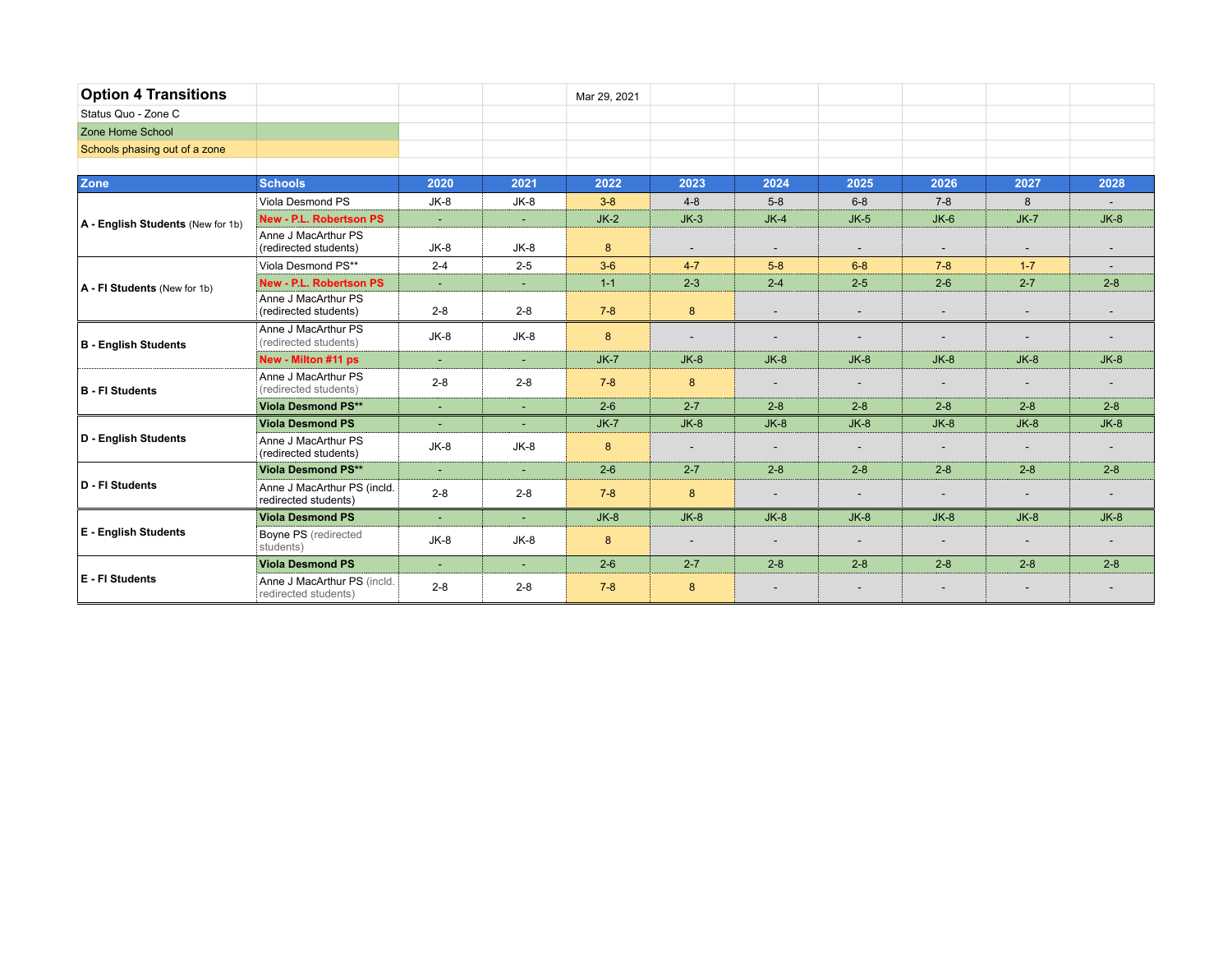| <b>Option 4 Transitions</b>                                                                       |                                                    |                |         | Mar 29, 2021 |                          |                          |                          |                          |                          |                          |
|---------------------------------------------------------------------------------------------------|----------------------------------------------------|----------------|---------|--------------|--------------------------|--------------------------|--------------------------|--------------------------|--------------------------|--------------------------|
| Status Quo - Zone C                                                                               |                                                    |                |         |              |                          |                          |                          |                          |                          |                          |
| Zone Home School                                                                                  |                                                    |                |         |              |                          |                          |                          |                          |                          |                          |
| Schools phasing out of a zone                                                                     |                                                    |                |         |              |                          |                          |                          |                          |                          |                          |
|                                                                                                   |                                                    |                |         |              |                          |                          |                          |                          |                          |                          |
| <b>Zone</b>                                                                                       | <b>Schools</b>                                     | 2020           | 2021    | 2022         | 2023                     | 2024                     | 2025                     | 2026                     | 2027                     | 2028                     |
|                                                                                                   | Viola Desmond PS                                   | $JK-8$         | $JK-8$  | 8            | $\overline{a}$           | $\sim$                   | $\sim$                   | $\sim$                   | $\sim$                   |                          |
| <b>F</b> - English Students                                                                       | New - Milton #12 ps                                | $\blacksquare$ |         | $JK-7$       | $JK-8$                   | $JK-8$                   | $JK-8$                   | $JK-8$                   | $JK-8$                   | $JK-8$                   |
|                                                                                                   | Sam Sherratt PS (redirected<br>students)           | JK-8           | $JK-8$  | 8            | $\overline{\phantom{a}}$ | $\overline{\phantom{a}}$ |                          |                          | $\overline{\phantom{a}}$ |                          |
|                                                                                                   | New - Milton #12 ps                                | $\sim$         | $\sim$  | $2^{\circ}$  | $2 - 3$                  | $2 - 4$                  | $2 - 5$                  | $2-6$                    | $2 - 7$                  | $2 - 8$                  |
| <b>F</b> - FI Students                                                                            | Anne J MacArthur PS (incld<br>redirected students) | $2 - 8$        | $2 - 8$ | $7 - 8$      | 8                        | $\overline{\phantom{a}}$ | $\overline{\phantom{a}}$ | $\overline{\phantom{a}}$ | $\overline{\phantom{a}}$ |                          |
|                                                                                                   | Viola Desmond PS                                   | $2 - 4$        | $2 - 5$ | $3-6$        | $4 - 7$                  | $5 - 8$                  | $6 - 8$                  | $7 - 8$                  | 8                        | $\overline{\phantom{a}}$ |
| G - English Students                                                                              | Viola Desmond PS                                   | JK-8           | JK-8    | 8            | $\sim$                   | $\sim$                   | $\sim$                   | $\sim$                   | $\sim$                   |                          |
|                                                                                                   | New - Milton #12 ps                                | $\blacksquare$ | ٠       | $JK-7$       | $JK-8$                   | $JK-8$                   | $JK-8$                   | $JK-8$                   | $JK-8$                   | $JK-8$                   |
|                                                                                                   | Chris Hadfield PS<br>(redirected students)         | JK-8           | $JK-8$  | 8            | $\overline{\phantom{a}}$ | $\overline{\phantom{a}}$ |                          |                          |                          |                          |
|                                                                                                   | Viola Desmond PS                                   | $2 - 4$        | $2 - 5$ | $\sim$       | $\sim$                   | $\sim$                   | $\overline{\phantom{a}}$ | $\sim$                   | $\sim$                   |                          |
| G - FI Students                                                                                   | New - Milton #12 ps                                | ÷              | $\sim$  | $2^{\circ}$  | $2 - 3$                  | $2 - 4$                  | $2 - 5$                  | $2-6$                    | $2 - 7$                  | $2 - 8$                  |
|                                                                                                   | Irma Coulson PS<br>(redirected students)           | $2 - 8$        | $2 - 8$ | $3 - 8$      | $4 - 8$                  | $5 - 8$                  | $6 - 8$                  | $7 - 8$                  | 8                        |                          |
|                                                                                                   | Hawthorne Village PS                               | JK-8           | $JK-8$  | 8            | $\sim$                   | $\blacksquare$           | $\sim$                   | $\sim$                   | $\sim$                   | $\sim$                   |
| H, I - English Students                                                                           | New - Milton #12 ps                                |                |         | $JK-7$       | $JK-8$                   | $JK-8$                   | $JK-8$                   | $JK-8$                   | $JK-8$                   | $JK-8$                   |
| H.I - FI Students                                                                                 | Irma Coulson PS                                    | $2 - 8$        | $2 - 8$ | $3 - 8$      | $4 - 8$                  | $5 - 8$                  | $6 - 8$                  | $7 - 8$                  | 8                        |                          |
|                                                                                                   | New - Milton #12 ps                                | ÷.             |         | $2^{\circ}$  | $2 - 3$                  | $2 - 4$                  | $2 - 5$                  | $2-6$                    | $2 - 7$                  | $2 - 8$                  |
| J - English Students                                                                              | Sam Sherratt PS                                    | $JK-8$         | $JK-8$  | 8            | $\sim$                   | $\sim$                   | $\sim$                   | $\sim$                   | $\sim$                   |                          |
|                                                                                                   | New -Milton SW #11 ps                              | ÷.             | ÷.      | $JK-7$       | $JK-8$                   | $JK-8$                   | $JK-8$                   | $JK-8$                   | $JK-8$                   | $JK-8$                   |
| J - FI Students                                                                                   | E-W Foster                                         | $2 - 5$        | $2 - 5$ | $\sim$       | $\overline{\phantom{a}}$ | $\overline{\phantom{a}}$ | $\overline{\phantom{a}}$ | $\overline{\phantom{a}}$ | $\overline{\phantom{a}}$ |                          |
|                                                                                                   | W. I. Dick PS                                      | $6 - 8$        | $6 - 8$ | $7 - 8$      | 8                        | $\overline{\phantom{a}}$ | $\sim$                   | $\sim$                   | $\overline{a}$           |                          |
|                                                                                                   | <b>New -Viola Desmond PS</b>                       |                |         | $2 - 6$      | $2 - 7$                  | $2 - 8$                  | $2 - 8$                  | $2 - 8$                  | $2 - 8$                  | $2 - 8$                  |
| ** Viola Desmond PS Currently offers arade 2.4 EL (2020/2021), arades 5-8 attend Viola Desmond PS |                                                    |                |         |              |                          |                          |                          |                          |                          |                          |

*\*\* Viola Desmond PS Currently offers grade 2-4 FI (2020/2021), grades 5-8 attend Viola Desmond PS.*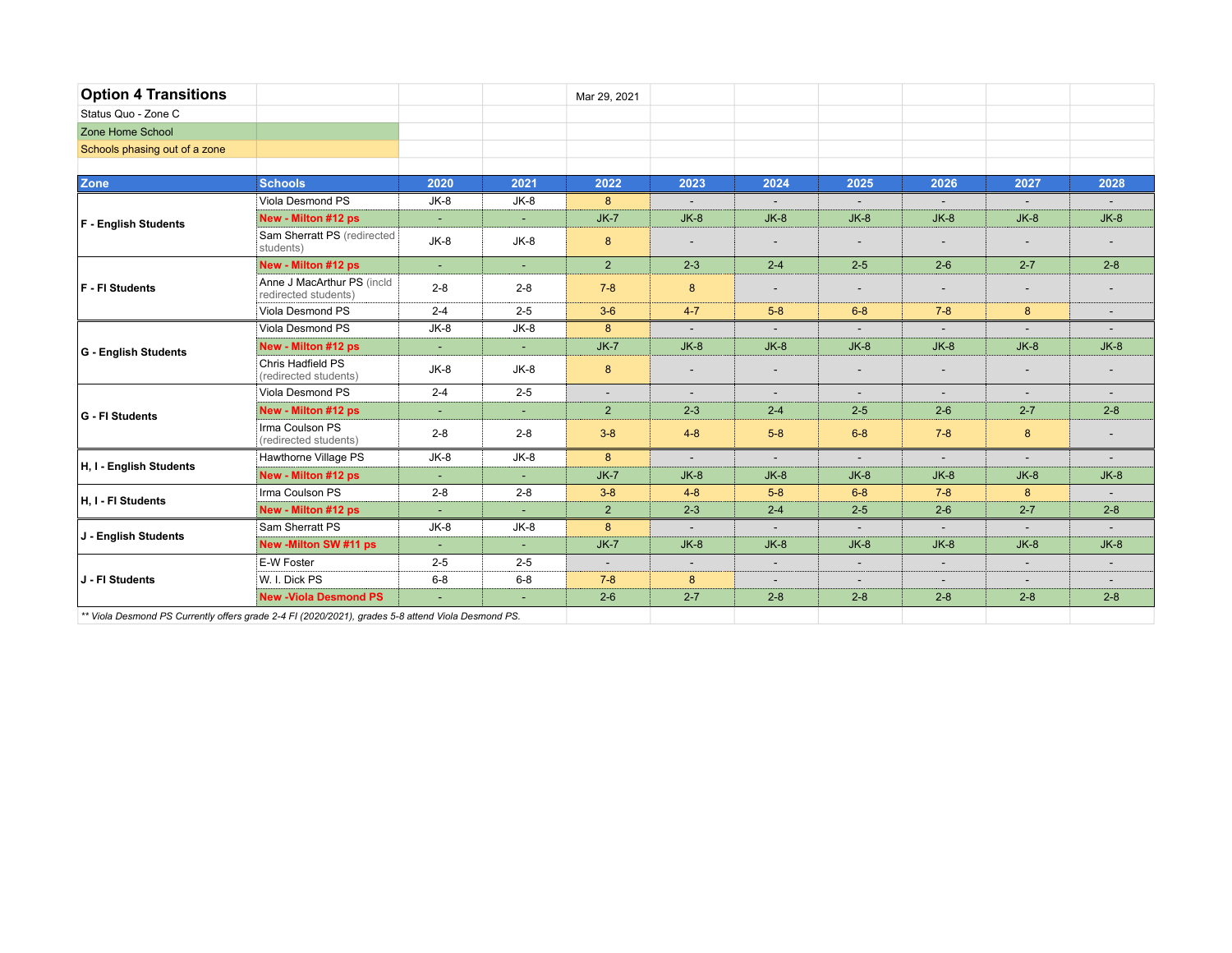| <b>Option 4 Discussion Points</b>                                                            |         |                                                                                                                  | Mar 28, 2021                                                                                                              |  |  |                                                                                                                                                                       |  |
|----------------------------------------------------------------------------------------------|---------|------------------------------------------------------------------------------------------------------------------|---------------------------------------------------------------------------------------------------------------------------|--|--|-----------------------------------------------------------------------------------------------------------------------------------------------------------------------|--|
| What you need to know about this option.                                                     |         |                                                                                                                  |                                                                                                                           |  |  |                                                                                                                                                                       |  |
| Milton SW #11                                                                                |         |                                                                                                                  |                                                                                                                           |  |  |                                                                                                                                                                       |  |
| Opens Sept 2022, boundaries are effective Sept 2022                                          |         |                                                                                                                  |                                                                                                                           |  |  |                                                                                                                                                                       |  |
| Opens as a single track JK-7 school. Grade 8 added in 2023. FI directed to Viola Desmond PS. |         |                                                                                                                  |                                                                                                                           |  |  |                                                                                                                                                                       |  |
| Students in zones B, J ENG to be directed to Milton SW #11 ps.                               |         |                                                                                                                  |                                                                                                                           |  |  |                                                                                                                                                                       |  |
|                                                                                              |         |                                                                                                                  |                                                                                                                           |  |  |                                                                                                                                                                       |  |
| Milton SW #12                                                                                |         |                                                                                                                  |                                                                                                                           |  |  |                                                                                                                                                                       |  |
| Opens September 2022, boundaries are effective September 2022.                               |         |                                                                                                                  |                                                                                                                           |  |  |                                                                                                                                                                       |  |
| Opens with ENG JK-7 and FI grade 2 (one grade to be added in consecutive year until grade 8) |         |                                                                                                                  |                                                                                                                           |  |  |                                                                                                                                                                       |  |
| Milton SW #12 ps has a split grade 8 cohort.                                                 |         |                                                                                                                  |                                                                                                                           |  |  |                                                                                                                                                                       |  |
| Students in zones F, G, H, I to be directed to Milton SW #12 ps                              |         |                                                                                                                  |                                                                                                                           |  |  |                                                                                                                                                                       |  |
|                                                                                              |         |                                                                                                                  |                                                                                                                           |  |  |                                                                                                                                                                       |  |
| Milton SE #13 tentative opening date September 2024.                                         |         |                                                                                                                  |                                                                                                                           |  |  |                                                                                                                                                                       |  |
| Milton SE #14 opening date: To Be Determined                                                 |         |                                                                                                                  |                                                                                                                           |  |  |                                                                                                                                                                       |  |
| Milton Education Village School (MEV #1 ps) opening date: To Be Determined                   |         |                                                                                                                  |                                                                                                                           |  |  |                                                                                                                                                                       |  |
|                                                                                              |         |                                                                                                                  |                                                                                                                           |  |  |                                                                                                                                                                       |  |
| <b>From Transportation:</b>                                                                  |         |                                                                                                                  |                                                                                                                           |  |  | Would prefer to have Zone J attend the same school for English and FI. Two different schools are more costly and result in longer bussing times for students.         |  |
|                                                                                              |         | Zone D is an area that will be bussed to schools.-                                                               |                                                                                                                           |  |  |                                                                                                                                                                       |  |
|                                                                                              |         |                                                                                                                  |                                                                                                                           |  |  |                                                                                                                                                                       |  |
| <b>From Planning:</b>                                                                        |         | Projection shows an aggressive development and yield rate.                                                       |                                                                                                                           |  |  |                                                                                                                                                                       |  |
|                                                                                              |         | Milton SW#11 ps opens with under 300 students. This school will be over OTG capacity by 2025.                    |                                                                                                                           |  |  |                                                                                                                                                                       |  |
|                                                                                              |         |                                                                                                                  |                                                                                                                           |  |  | P.L. Robertson PS catchmand expands. Students in grades JK-2 will be directed to P.L. Robertson PS from Zone A. This will split older siblings from younger siblings. |  |
|                                                                                              |         | P.L. Robertson PS will requires 7 to 8 portables for the longer term.                                            |                                                                                                                           |  |  |                                                                                                                                                                       |  |
|                                                                                              |         | Students within zones A (3-8), E and attend another school will be directed to Viola Desmond PS, September 2022. |                                                                                                                           |  |  |                                                                                                                                                                       |  |
|                                                                                              |         | Viola Desmond PS assumes 15% of new development to attend FI, from Milton SW#11 ps                               |                                                                                                                           |  |  |                                                                                                                                                                       |  |
|                                                                                              |         | Viola Desmond PS will reach Total Capacity in 2024.                                                              |                                                                                                                           |  |  |                                                                                                                                                                       |  |
|                                                                                              |         | Milton Sw#12 ps, will reach total capacity by 2025, at current yield rates.                                      |                                                                                                                           |  |  |                                                                                                                                                                       |  |
|                                                                                              |         | Milton SW#12 ps opens with under 700 students. This school will be over OTG capacity by 2023                     |                                                                                                                           |  |  |                                                                                                                                                                       |  |
|                                                                                              |         | Milton SW#12 ps is a holding school for Milton SE #13 ps. (Tentative opening date September 2024)                |                                                                                                                           |  |  |                                                                                                                                                                       |  |
|                                                                                              |         | Milton SW#12 ps has a split grade 8 English cohort to Milton SW #1hs and Craig Kielburger HS.                    |                                                                                                                           |  |  |                                                                                                                                                                       |  |
|                                                                                              |         | The FI program will start with approximately 35 students in grade 2 FI September 2022.                           |                                                                                                                           |  |  |                                                                                                                                                                       |  |
|                                                                                              |         |                                                                                                                  |                                                                                                                           |  |  |                                                                                                                                                                       |  |
| <b>Student Movement:</b>                                                                     | Zone A: |                                                                                                                  |                                                                                                                           |  |  | English Students have been directed to Anne J. MacArthur PS, Boyne PS, and Viola Desmond PS. This option will move students to Milton SW#11 ps.                       |  |
|                                                                                              | Zone D  |                                                                                                                  | English Students have been directed to Boyne PS, and Viola Desmond PS. This option will move students to Milton SW#11 ps. |  |  |                                                                                                                                                                       |  |
|                                                                                              | Zone F  |                                                                                                                  | English Students have been directed to Boyne PS, and Viola Desmond PS. This option will move students to Milton SW#12 ps. |  |  |                                                                                                                                                                       |  |